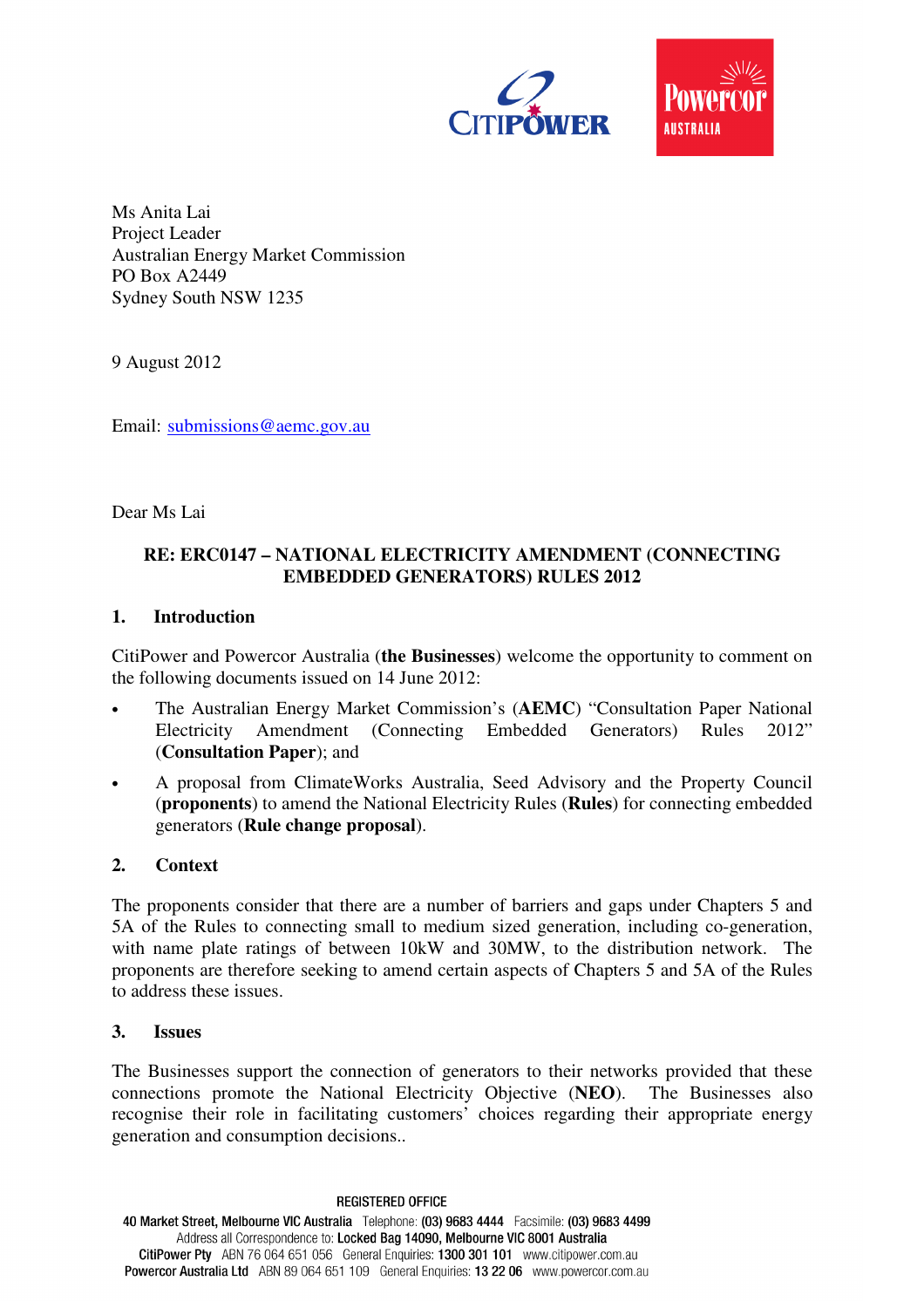The Businesses have experienced a greatly increased number of connection enquiries and applications from small to medium sized generation proponents in recent years, as a result of State and Commonwealth Government climate change policies, programs and incentive schemes, which seek to encourage greater investment in renewable and lower carbon intensive generation, along with overall energy efficiency.

While the Businesses support changes to the Rules to facilitate a timely and efficient connection process for generators, the existing connection process and the technical and information requirements are designed to ensure that future connections to the distribution network do not result in a reduction in the quality or reliability of supply or network safety standards for existing customers. Accordingly, the Businesses caution that any changes to the existing connection process and requirements should be carefully assessed.

Attachment 1 to this submission provides a detailed description of the Businesses' preferred positions on each of the issues raised in the Consultation Paper for the AEMC to incorporate into its Draft Report. The Businesses would welcome the opportunity to comment on this draft when it is released. An overview of the Businesses' preferred positions is as follows:

- The process and information required for the connection of registered generators under Chapter 5 of the Rules is entirely appropriate, however the Businesses agree that further guidance could be provided to connection applicants to assist them in preparing their applications;
- A "one size fits all" approach to information requirements for connection applicants is not appropriate. DNSPs require flexibility to determine the nature and scope of information that they require to assess connection applications having regard for technical and other jurisdictional specific requirements;
- There are number of variable factors which can affect the time taken for DNSPs to make a connection offer and therefore it is not practical for DNSPs to include specific timeframes in connection offers;
- The requirement to provide a connection offer within 65 business days:
	- o Should commence only once DNSPs have received all required information from the connection applicant;
	- o Should be based on "best endeavours" and provide "stop the clock" provisions; and
	- o Should not apply to generators seeking to connect to a section of the network that is technically constrained.
- It is appropriate for the terms and conditions of connection contacts to vary between DNSPs to reflect differences in technical, commercial and legal arrangements;
- The limits on the export capacity for generators should continue to be set out in their connection contracts;
- The proposed Rule amendment should clarify that the proposed introduction of a "fee for service" relates to the preparation of connection applications including addressing enquiries from connection applicants; and
- Regardless of any future policy decisions in relation to the sharing of costs between generators and all other customers, DNSPs should be fully compensated for investment in network augmentation required to connect generators.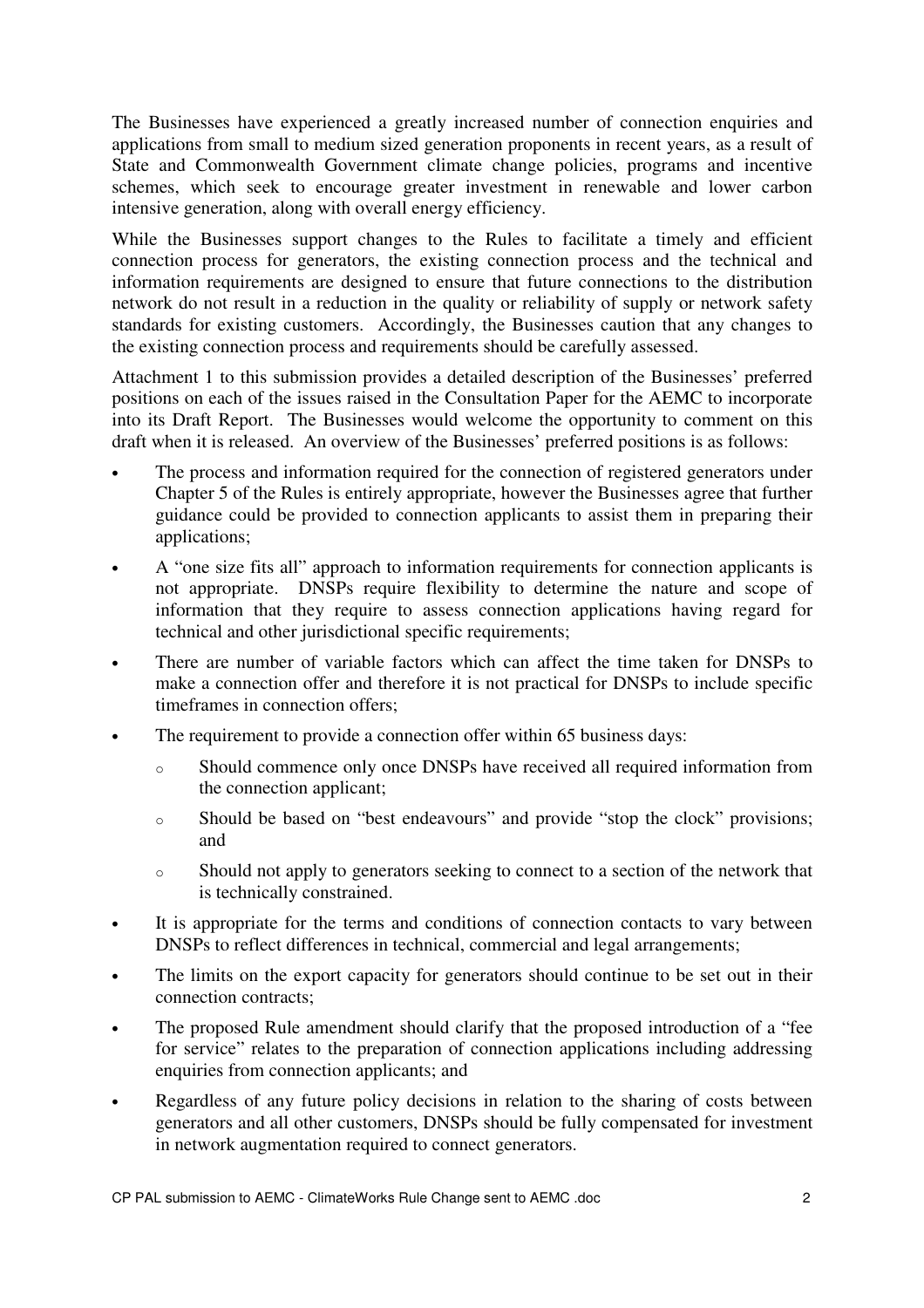Any changes to the Chapter 5 of the Rules should take effect from the commencement of the next regulatory control period. For Victorian DNSP, the next regulatory control period commences on 1January 2016.

### **4. Further submission**

The Businesses wish to advise that they intend to make a further "cross-submission" to address specific matters raised by Wood & Grieve Engineers in their submission on the Consultation Paper dated 6 August 2012.

### **5. Further rule change proposal**

The Rule change proposal indicates that a further Rule change proposal will be submitted seeking amendments to the connection charges approach under Chapter 5A of the Rules. The Businesses would welcome the opportunity to comment on this Rule change when it is released.

### **6. Closing**

Please do not hesitate to contact Stephanie McDougall, Manager Regulatory Projects, on (03) 9683 4518 or smcdougall@powercor.com.au, if you would like to discuss the positions presented in this submission or have any questions regarding this submission.

Yours sincerely

Brent anne

**Brent Cleeve MANAGER REGULATION**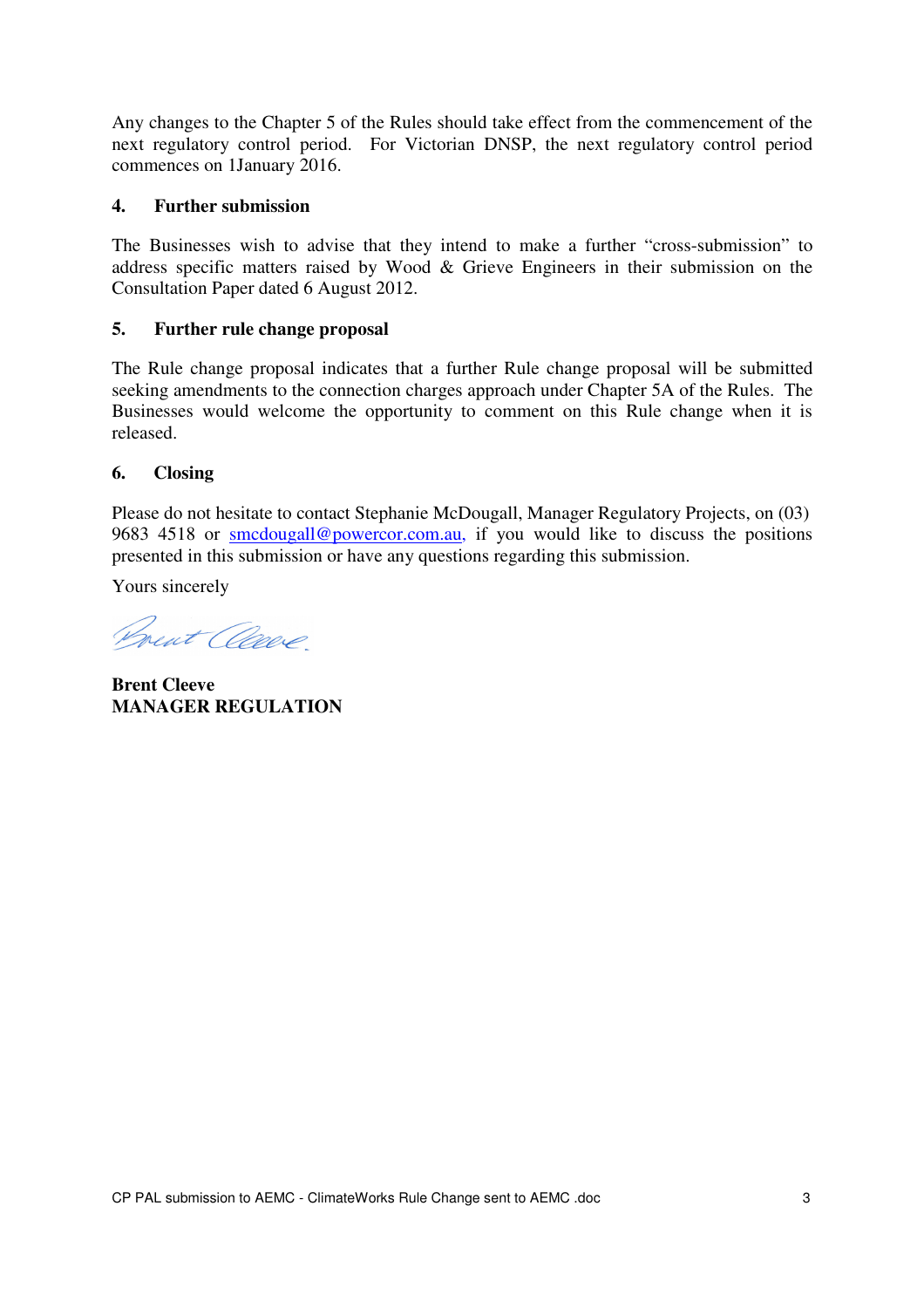## **ATTACHMENT 1: THE BUSINESSES' DETAILED COMMENTS ON ISSUES RAISED BY THE AEMC**

## **1. Complying with Chapter 5**

The nature and scope of technical and access standards and other information requirements relating to the connection of generators to the distribution network, as set out in Chapter 5 of the Rules, are suited to large registered market generators (i.e. around 30MW). This information is used by DNSPs to ensure that proposed connections will not compromise the quality, reliability or safety of supply to other network users.

Consistent with its intent, only large generators (around 30MW and above) have sought connection to the Businesses' distribution networks under Chapter 5 of the Rules.

All non-registered generators (less than 5MW) and generators between 5MW and 30MW<sup>1</sup>, have relied on the Victorian jurisdictional connection arrangements when seeking connection to the Businesses' distribution networks.

The Businesses submit that the standard and information required for connection under Chapter 5 of the Rules is entirely appropriate, however they agree that further guidance could be provided to connections applicants to assist them in preparing their applications.

### **2. Good faith provisions**

 $\overline{a}$ 

The Businesses always negotiate in good faith and note that there are already a number of good faith provisions in the regulatory framework including:

- The Victorian Distribution Code clause 7.1.2 requires that that where an embedded generation connection agreement is sought by an embedded generator, the DNSP and embedded generator must negotiate in good faith;
- Chapter 5 of the Rules clauses  $5.3.6(f)$ ,  $5.3.7(a)$  and  $5.5(f)$  provide that parties must negotiate in good faith when negotiating a connection agreement; and
- Chapter 5A of the Rules clause 5.A.C.3 provides that as part of the National Energy Customer Framework (NECF) negotiating framework parties must negotiate in good faith.

The Businesses do not oppose the proposed amendments, however consider that the existing provisions are sufficient and that the proposed amendment would not provide any additional benefit.

### **3. Publishing details of information requirements**

The Businesses support the publication of information requirements, and note that already extensive connection process and technical information is available in their "Customer Guidelines for Sub-transmission Connected Embedded Generation" (**Connection**  Guidelines), which are available on their website<sup>2</sup>. The Businesses consider that this information assists in facilitating a timely and efficient connection process and intend to shortly publish guidelines on low and high voltage connected generator guidelines .

Accordingly, the Businesses do not oppose a Rule amendment to require DNSPs to prepare, and publish on their websites, information relating to the connection process, including an

<sup>1</sup> Who have been granted an exemption from registration by the Australian energy market Operator (**AEMO**) 2 Found at:

http://www.citipower.com.au/docs/pdf/Electricity%20Networks/Powercor%20Network/Customer%20Guidelines%20for %20Sub%20Transmission%20Connected%20Embedded%20Generation%20no.pdf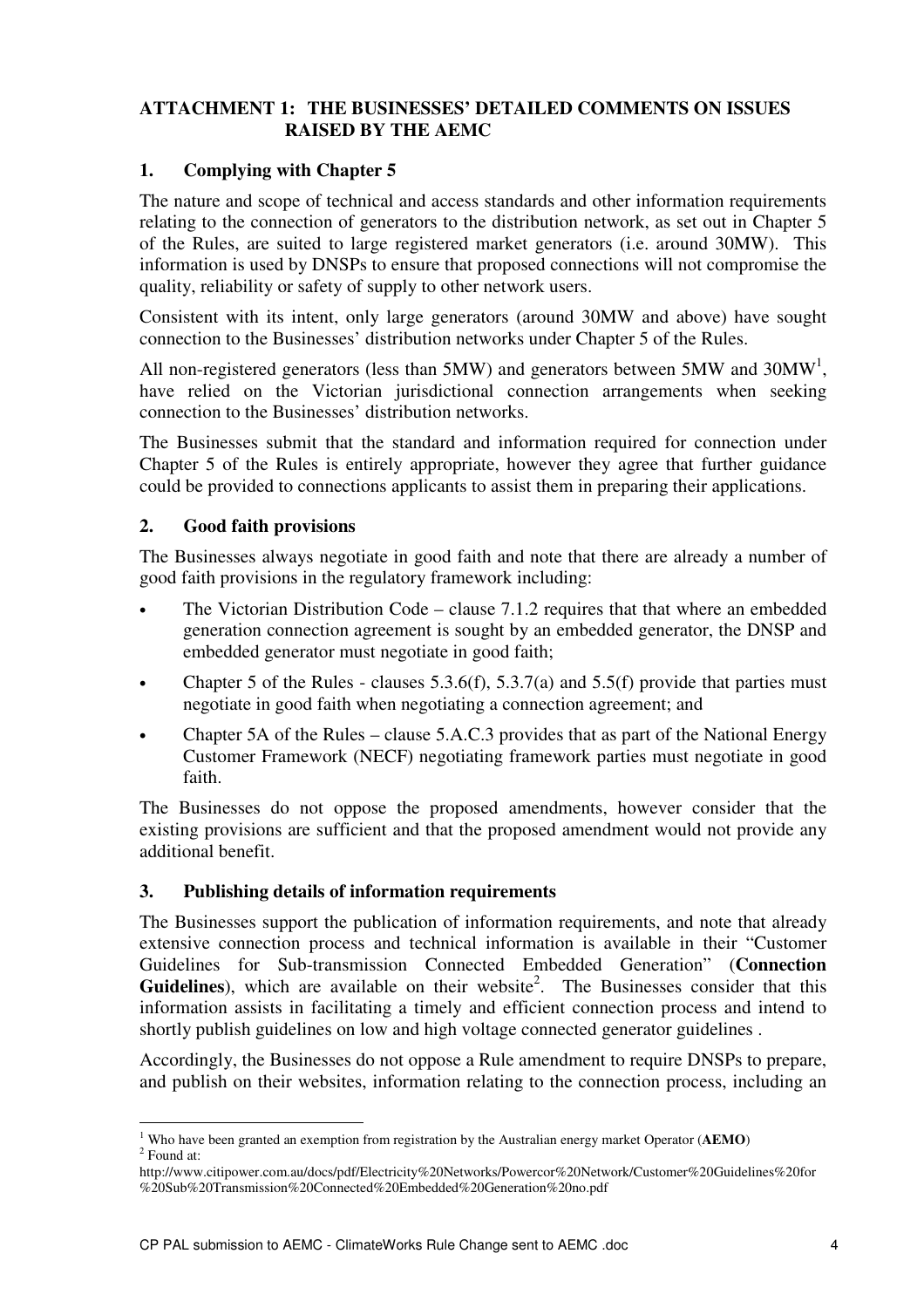application form, application fees as well as other information reasonably required to facilitate connection to the distributor's network.

The Businesses do not support a "one size fits all" approach to information requirements on the basis that DNSPs require flexibility to determine these requirements having regard for technical and other jurisdictional specific requirements. Further, the Businesses do not consider that the connection fee is something that could be published on the website as this will need to be developed based on information specific to each connection including infrastructure connection requirements and generation size. DNSPs are also required, under the Rules, to detail the connection charge in each connection offer.

## **4. Information to be included in connection offers**

The Businesses provide a detailed break-down of the connection charge in each connection offer made under Chapter 5 of the Rules.

The Businesses do not oppose a Rule change to Chapter 5 to require DNSP to provide an itemised statement of connection costs including information on connection charges, meter type and cost, cost of system extension, details of upstream augmentation and any other incidental costs.

Chapter 5A of the Rules already requires DNSPs to provide a breakdown of the connection charge, therefore the proposed amendment should only apply to Chapter 5 of the Rules.

## **5. Timeframes for connection**

There are several key factors which impact on the timeframes in which the Businesses make a connection offer including:

The quality and completeness of the initial information provided by the proponent.

Generally, connection applicants are still in the process of defining their own project, including determining the level of supply required, when they first contact the Businesses in relation to seeking a connection. Accordingly, there is usually a long lead time between when the connection applicant first contacts the Businesses in relation to a connection and when the applicant has all the information required by the Businesses in order to commence assessing their application against the technical and safety requirements.

• The extent of network upgrade required to facilitate a connection.

If a connection application is seeking to connect to an area of the network that is already constrained, then it is possible that extensive network reinforcement is required to connect the customer. This may require the Businesses to undertake detailed technical assessments to determine the nature and scope of work required to facilitate the connection and maintain the quality, security and reliability of supply to other customers and ensure that the network continues to operate safely;

- The number of alternative feasible network options, and customer side options for connecting the embedded generator. As noted, an interactive approach between both parties can work to determine the most appropriate overall solution; and
- The volume of applications being considered concurrently.

Given that there are a number of variable factors which can affect the time taken for the Businesses to make a connection offer, it is not possible to include specific timeframes in the connection offer.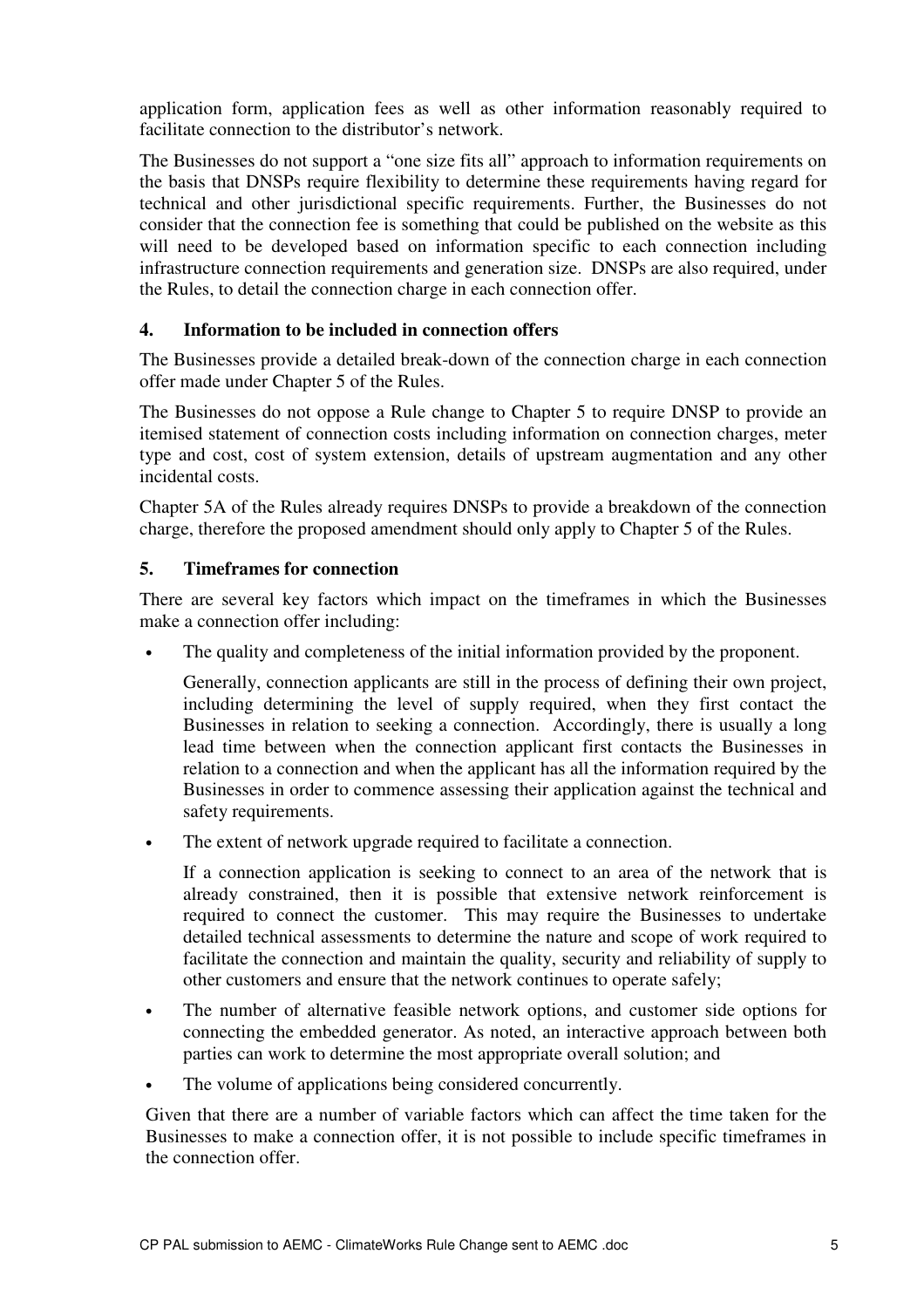# **6. Providing an offer to connect within 65 business days**

As discussed above, the connection process is generally iterative with connection applicants often providing multiple rounds of information before satisfying the Businesses' information requirements as well as satisfying their own needs. This information is necessary for the Businesses to commence undertaking technical assessments to determine the nature and scope of work required to facilitate the connection.

Accordingly, the requirement to provide a connection offer within 65 business days:

- Should commence only once DNSPs have received all required information from the connection applicant;
- Should be based on "best endeavours" and provide "stop the clock" provisions; and
- Should not apply to generators seeking to connect to a section of the network that is technically constrained.

## **7. Terms and conditions of connection**

It is appropriate, and consistent with technical, commercial and legal arrangements, for contract terms and conditions to vary between DNSPs. These differences may reflect, amongst other things, differences in:

- Jurisdictional requirements;
- The AER's Final Distribution Determination;
- Whether augmentation is required to facilitate the connection; and
- The size and voltage level of the embedded generator.

The Businesses submit that it is not possible to introduce a "one size fits all" approach to terms and conditions.

## **8. Technical standards (automatic access standards) for small to medium embedded generators**

The Businesses consider that the negotiation process remains the most appropriate process for connection of non-micro, non-registered embedded generators.

Without significant upfront investment in their distribution networks to address fault levels, it would not be possible to determine a single set of technical standards that would safely allow automatic connection of non-micro, non-registered embedded generators to the Businesses' distribution networks – particularly for CitiPower.

Before "automatic access standards" can be contemplated, they require investment to alleviate the fault level constraints that currently exist. This involves augmenting or replacing existing distribution system equipment to safely and securely allow increased connection of embedded generators in areas where the network is being pushed towards its design limits.

CitiPower raised this issue with the Australian Energy Regulatory (**AER**), and sought the AER's approval of funding to undertake such investment in its 2011-15 Regulatory Proposal. The AER did not approve this investment, i.e. "fault level mitigation", on the basis that it considered that such investment should be funded by embedded generators rather than all customers.

To this end, the Businesses emphasise that to safely operate their network in accordance with their technical requirements they must undertake detailed, case by case, assessments of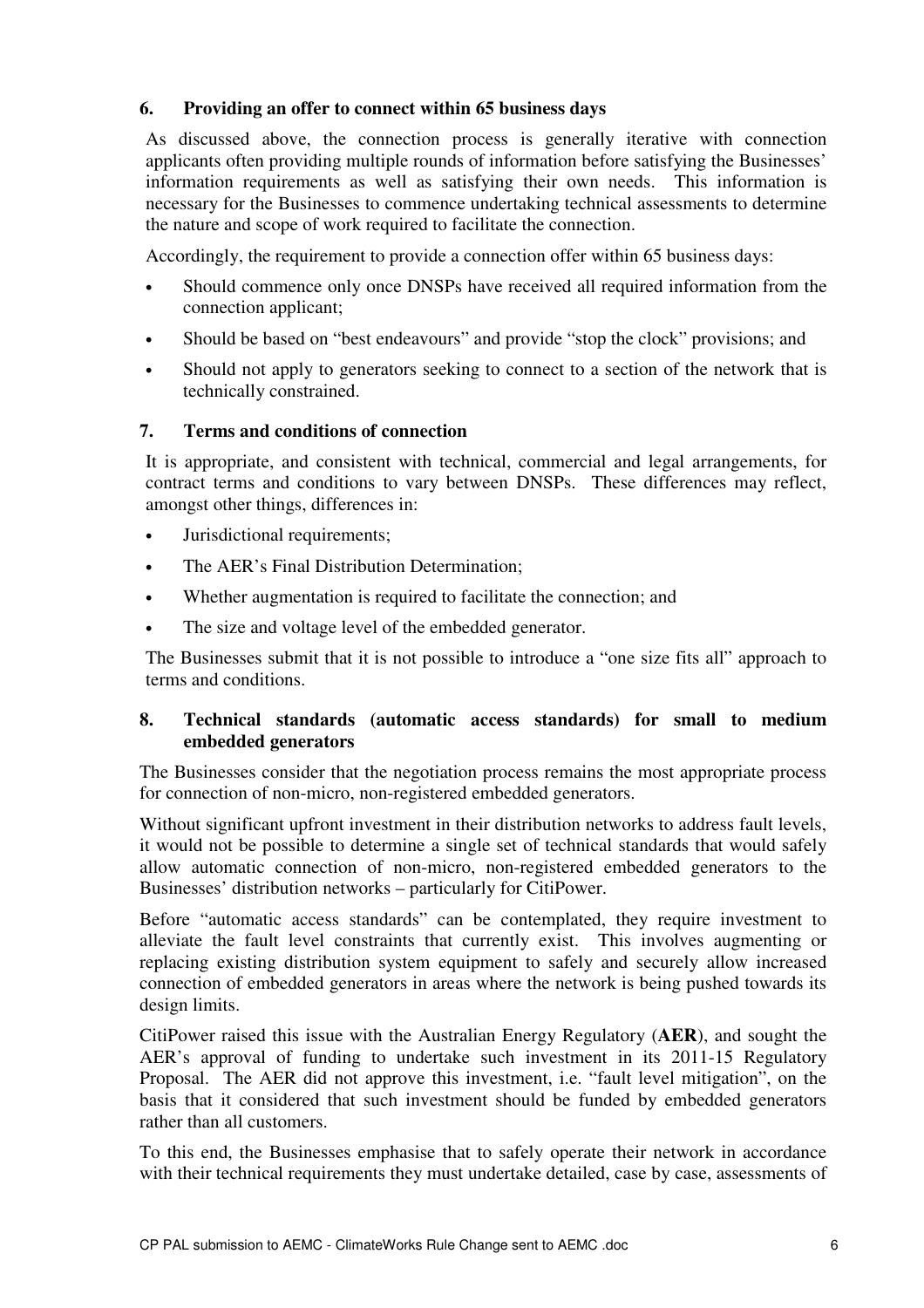the impact of any proposed connection on the network including in terms of security and reliability of supply to other customers.

# **9. Automatic right for embedded generators to export to the grid**

The Businesses:

- Emphasise that generators connected to the Businesses' networks have at all times been able to export to the grid in accordance with their connection contracts;
- Do not support unlimited export capacity for embedded generators. This would introduce risk to DNSPs technical, reliability and safety requirements. The Businesses emphasise that they have obligations to ensure that their network operates in a safe and reliable manner and unlimited export capacity for embedded generators could impact on their ability to do this; and
- Support limits on export capacity continuing to be set out in connection contracts.

# **10. Introduction of optional fee for service**

The Businesses welcome the opportunity to work with connection applicants in developing their connection applications for a "fee for service". The Businesses note that there are already provisions under Chapter 5 of the Rules (clause 5.3.3(b)(7)) for DNSPs to recover the cost of processing connection applications.

The Businesses therefore suggest that the proposed rule amendment clarify that the "fee for service" relates to the preparation of connection applications including addressing enquiries from connection applicants.

### **11. Shared network augmentation costs**

Chapter 5A of the Rules and the AER's Final Connection Charges Guidelines provide that:

- Micro-embedded generators are not required to contribute to shared network augmentation charges where they elect a "basic connection service". This is appropriate because these types of connection services involve minimal or no augmentation;
- Non-registered embedded generators, which seek to remove a specific constraint, are required to pay for the total cost of connection including shared network augmentation costs, unless "the DNSPs normal asset management may lead to a DNSP funding such shared network augmentation if there is a demonstrable net benefits to network users"; and
- The AER's Connection Charges Guidelines further states that services for removing specific output constraints should be classified as alternative control, negotiated or unregulated services and that the non-registered embedded generators should pay for the cost of these services in accordance with the AER's Final Distribution Determination.

The Businesses note that the cost recovery provisions are relatively broad and provide for a number of possible cost recovery arrangements. The Businesses caution that regardless of any future policy decisions in relation to the sharing of costs between generators and all other customers, DNSPs should be fully compensated for their investments in the network either through upfront charges paid by the connection applicant or on-going network charges paid by all customers, where the assets are included in the regulatory asset base.